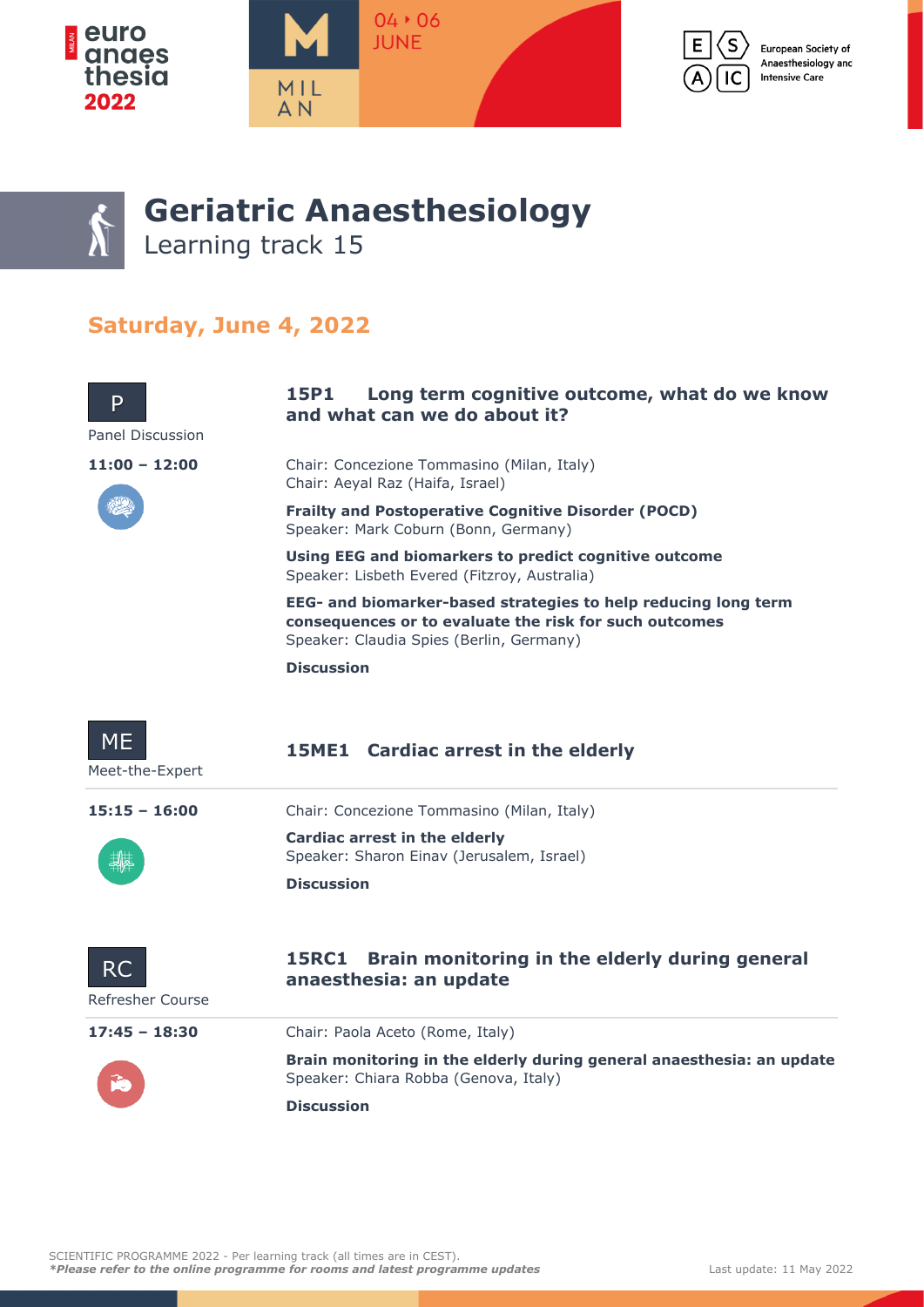



European Society of Anaesthesiology and **Intensive Care** 

### **Sunday, June 5, 2022**



#### **15PB1 Anaesthesia in the elderly patient on chronic anticoagulants**

Problem-Based *\*Live attendance is required to participate in this session (limited to max 15 participants).*

Learning Discussion



**11:00 – 11:45 Anaesthesia in the elderly patient on chronic anticoagulants** Facilitator: Sibylle Kietaibl (Vienna, Austria)



### **15LT1 News for the elderly hip fractured patient**

**17:00 – 18:00** Chair: Mark Coburn (Bonn, Germany)



**Surgical timing and outcome** Speaker: Manuel Wenk (Dusseldorf, Germany)

**Treating pain before surgery** Speaker: Gianluca Cappelleri (Milan, Italy)

**Futile surgery: should we operate all hip fractured patients?** Speaker: Concezione Tommasino (Milan, Italy)

**Does type of anaesthesia make a difference?** Speaker: Evangelia Samara (Ioannina, Greece)

**Should we look for preop acidosis?** Speaker: Einat Refaeli (Tel Aviv, Israel)

**Discussion**